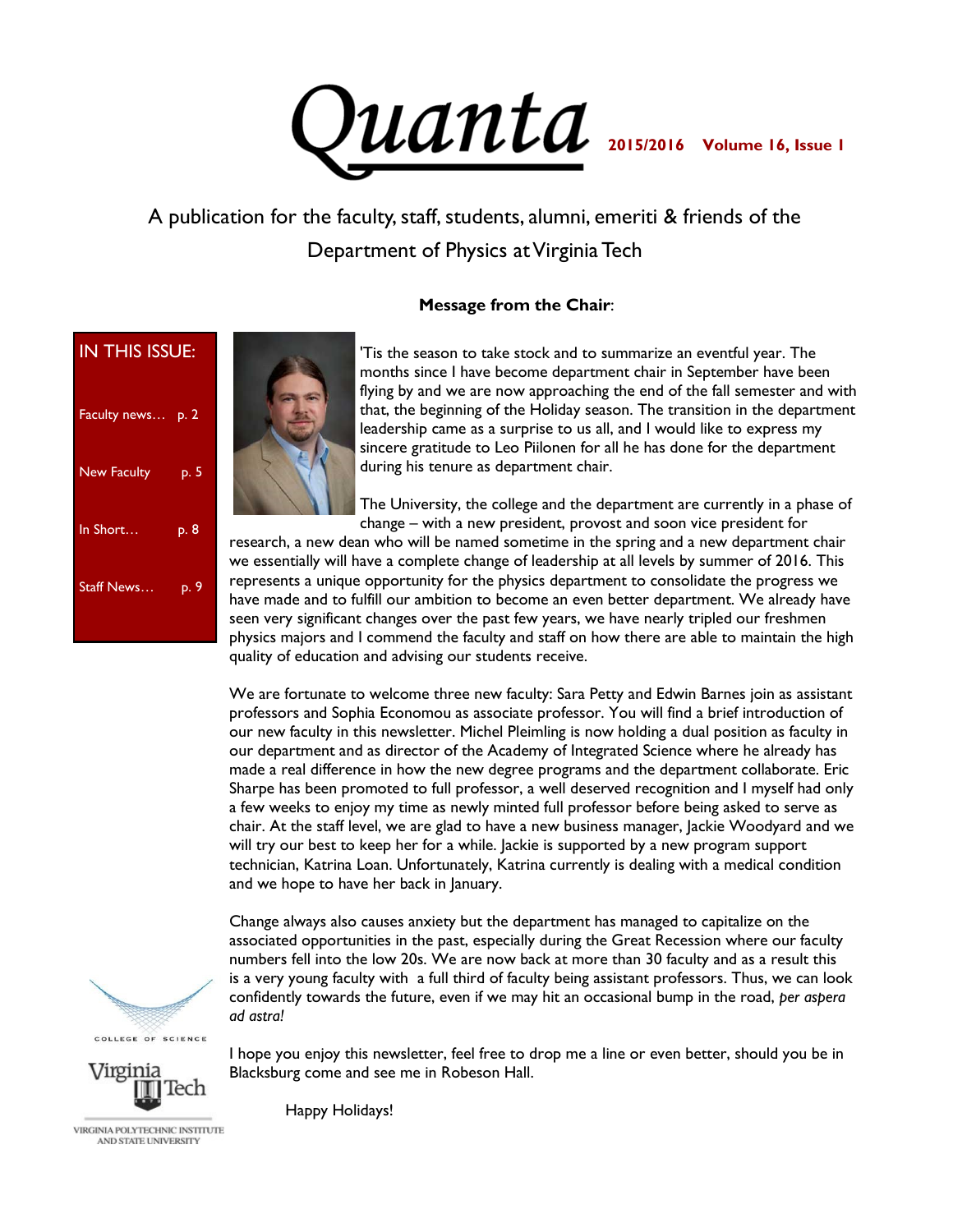

The Center for Neutrino Physics at Virginia Tech, the only center of its kind in the world, recently became home to the Virginia Tech QuarkNET Center.

Funded by the National Science Foundation, QuarkNET is an outreach program run by the University of Notre Dame and funded by the National Science Foundation aimed at helping high school teachers gain a deeper understanding of particle physics through inquiry-based instruction.

"Creating a QuarkNET Center here has been one of my goals through my NSF CAREER Award," said Camillo Mariani, assistant professor of physics. "We will begin full operation in the summer and we'll spend the first two years identifying high school teachers who are interested in doing research with members of the Center for Neutrino Physics and attending a camp at the Department of Energy's Fermilab National Laboratory in Chicago where they will learn the excitement of building a particle detector and data analysis."

Teachers will take their research experience, and their detectors, to high school classrooms where they can integrate the equipment into lessons using real-world data. Members of the Center for Neutrino Physics will continue to work with teachers and promote physics research in the schools with a goal to leave students with an understanding that science and physics, while not easy, can be done by anyone.

"It's also fun," said Mariani, "I think teachers and students will enjoy working on these projects."

Virginia Tech undergraduate students, graduate students, and postdoctoral fellows will also be involved with the outreach project. QuarkNET will complement current efforts such as the Virginia-North Carolina Alliance for Minority Participation and PhysTEC, an effort promoted by John Simonetti, professor of physics, associate chair of the physics department, and director of the astronomy outreach program.

"This is another step in increasing the quality and number of underrepresented students successfully completing science, technology, engineering and mathematics baccalaureate degree programs," Mariani said.

*VT News January 28, 2014*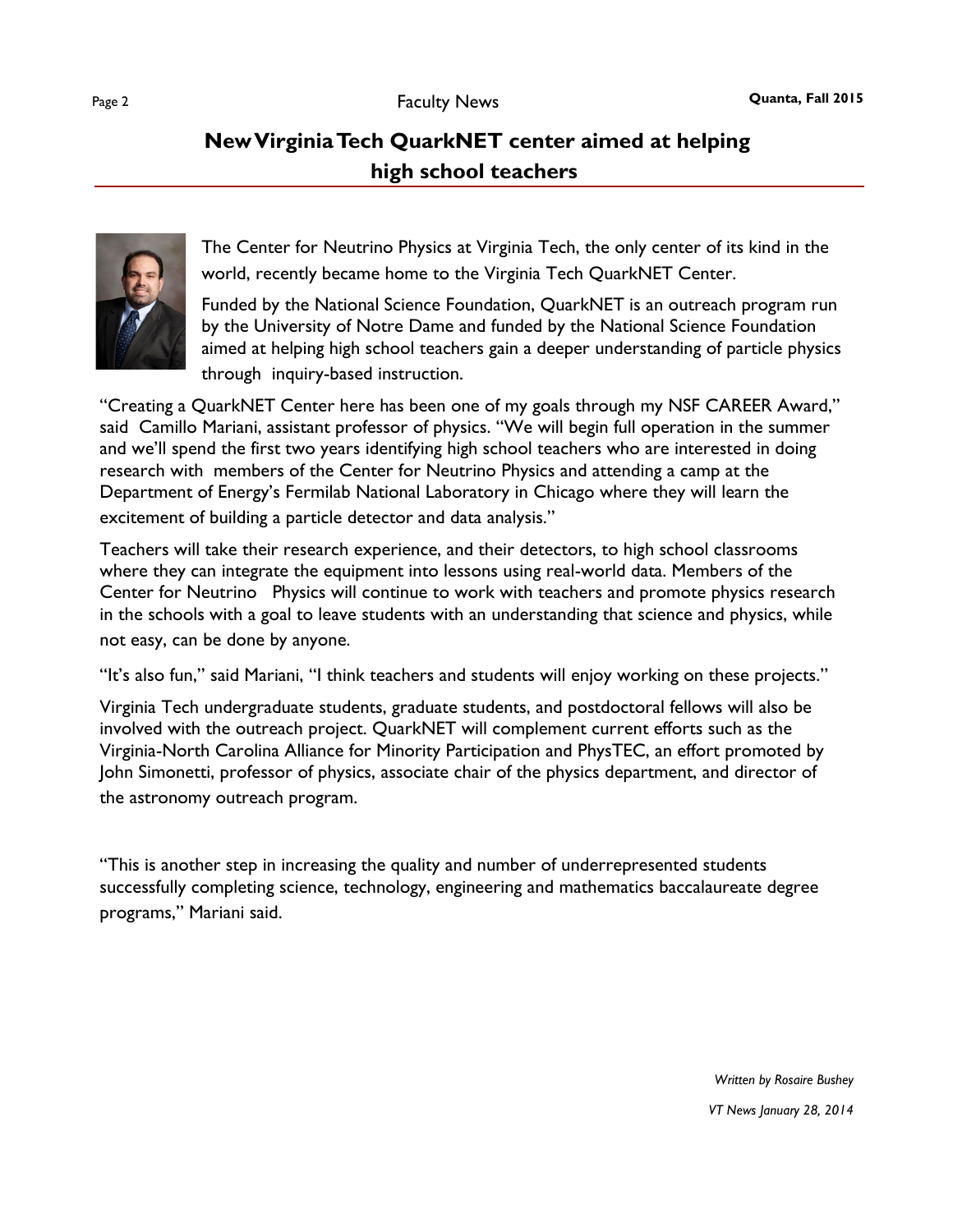## **Physicist Giti Khodaparast awarded \$1.2 million to study high performance materials**



Giti Khodaparast, an associate professor in the Department of Physics in the College of Science at Virginia Tech, has been awarded \$1,199,998 over three years by the U.S. Air Force Office of Scientific Research to probe "Nonlinear and Terahertz Studies of Electro-Optic and Magneto-Electric Materials."

The multidisciplinary and multi-university project involves Shashank Priya, a professor of mechanical engineering in the College of Engineering, as well as the University of

Colorado in Boulder, the University of Florida, and Texas A&M University.

The phenomena where a magnetic polarization is induced via an external electric field has been known for more than 100 years and studied for more than 50 years.

Research interest has been renewed because of the possibility of creating novel and high performance materials with potential applications for generating new optical frequencies in nonlinear processes.

In order to harness the full potential of the electro-optic and magneto-electric materials, extensive characterization techniques as well as theoretical approaches are required.

The ability to control light in different scenarios has a variety of applications, such as creating alloptical computers that theoretically could be faster and more efficient than electronic devices.

"This work is important because experimental and theoretical efforts can be pursued simultaneously toward developing multifunctional devices for our fast-paced, technological world," said Khodaparast, who is affiliated with the Institute for Critical Technology and Applied Science at Virginia Tech.

The research will focus on specific material compositions and composite architectures that demonstrate the possibility of providing giant optical nonlinear conversion.

Khodaparast is the recipient of the Air Force Office of Scientific Research Young Investigator Award as well as the National Science Foundation Career award.

She joined Virginia Tech in 2004 and received her Ph.D. in physics at the University of Oklahoma.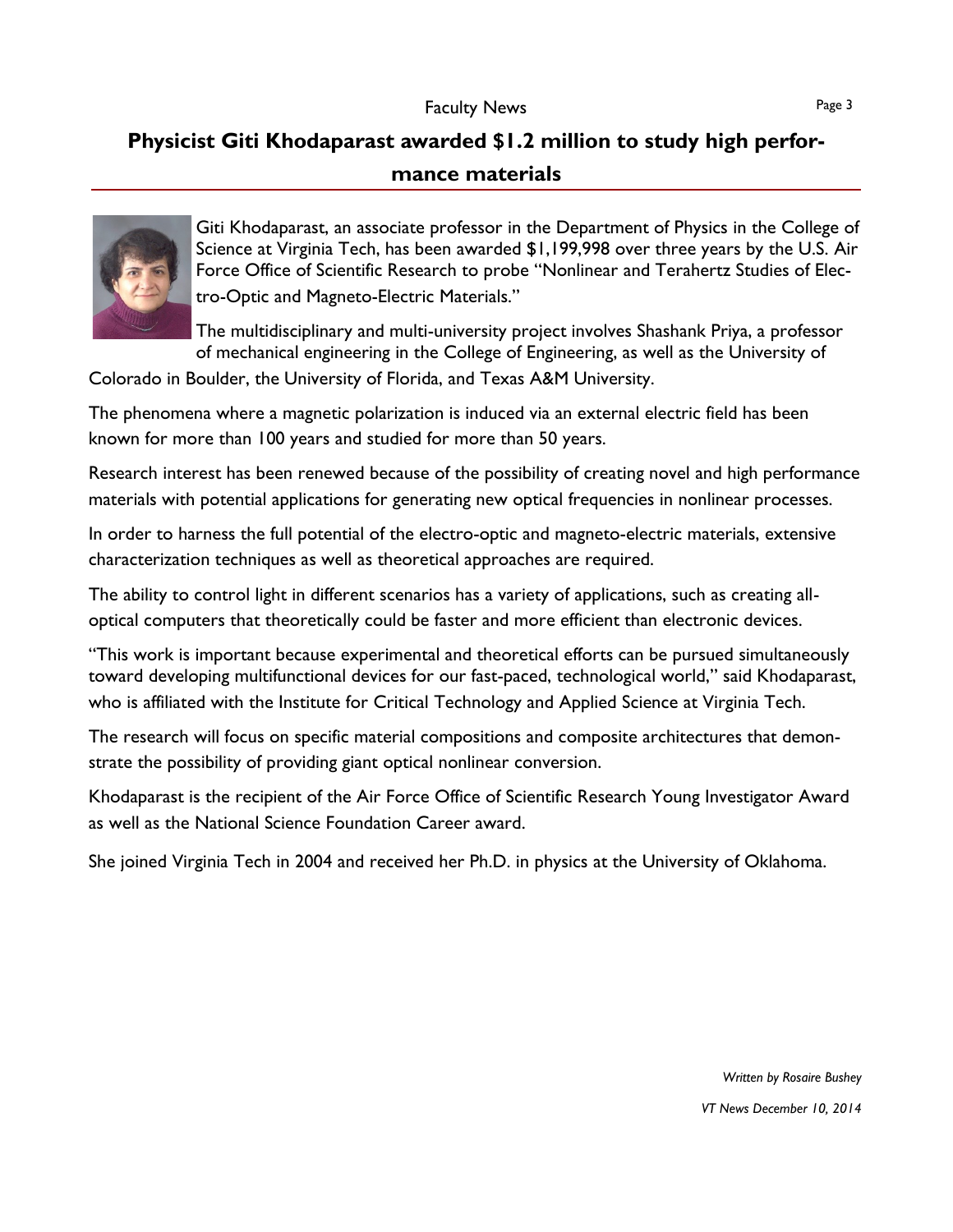# **College of Science part of two international teams to win Breakthrough Prize in Fundamental Physics**

Several faculty members with the Virginia Tech College of Science are part of two international groups to win 2016 Breakthrough Prizes in Fundamental Physics for years-long projects involving the discovery and exploration of neutrino oscillations.

The Fundamental Physics Prize Foundation honored two separate projects worked on by four faculty members from the Department of Physics. Jonathan Link, Leo Piilonen, and Patrick Huber, all professors, are part of the China-based Daya Bay Reactor Neutrino Experiment. Honored for work made prior to coming to Virginia Tech is Camillo Mariani, an assistant professor who is a member of the Japanese-led team heading the KEK to Kamioka Long Baseline Neutrino Oscillation Experiments,

#### or K2K, for short.

The Breakthrough Prize in Fundamental Physics, according to organizers, "recognizes major insights into the deepest questions of the Universe." It is part of several Breakthrough awards honoring achievements in fundamental physics, life sciences, and mathematics. Among the awards' high-profile sponsors are Google co-founder Sergey Brin; Facebook founder Mark Zuckerberg; Russian entrepreneur Yuri Milner; and Chinese businessman chairman Jack Ma.

"All of us at the College of Science are delighted with this honor won by our faculty," said Lay Nam Chang, dean of the College of Science. "The Breakthrough Prize describes the award as honoring scientists who are seeking new 'insights into the deepest questions of the Universe.' The scientists in our faculty are doing exactly that, cracking the puzzles of what lays beyond our vision, where we came from, where we are going, and what is the limit of possible. We are proud of our faculty's collaborative work with their colleagues around the world, and look forward to the team's findings for years to come."

The Breakthrough Prize committee selected a total of five winning teams in Fundamental Physics, honoring roughly 1,380 scientists and physicists from around the world "for the fundamental discovery and exploration of neutrino oscillations, revealing a new frontier beyond, and possibly far beyond, the standard model of particle physics." Winners were chosen by selection committees comprised of prior Breakthrough Prize laureates. The awards are designed to generate excitement about science as a career.

All teams in the Fundamental Physics category will share in a \$3 million prize, according to organizers.

### **Daya Bay**

The prize for the Daya Bay team honors work from 2012 when Virginia Tech and its collaborators discovered a new type of neutrino oscillation – a third neutrino angle – during high-tech scientific experiments held near the Day Bay nuclear reactor facility in southern China. The experiments, carried out inside massive tunnels built near the plant, open new avenues for studying neutrinos – subatomic particles so infinitely small and so weakly interacting that most will pass through the entirety of the Earth as does light through glass. Initial work was carried out in late 2011 and early 2012, using six of a planned eight particle detectors placed in underground labs built within miles of the reactor, said Link.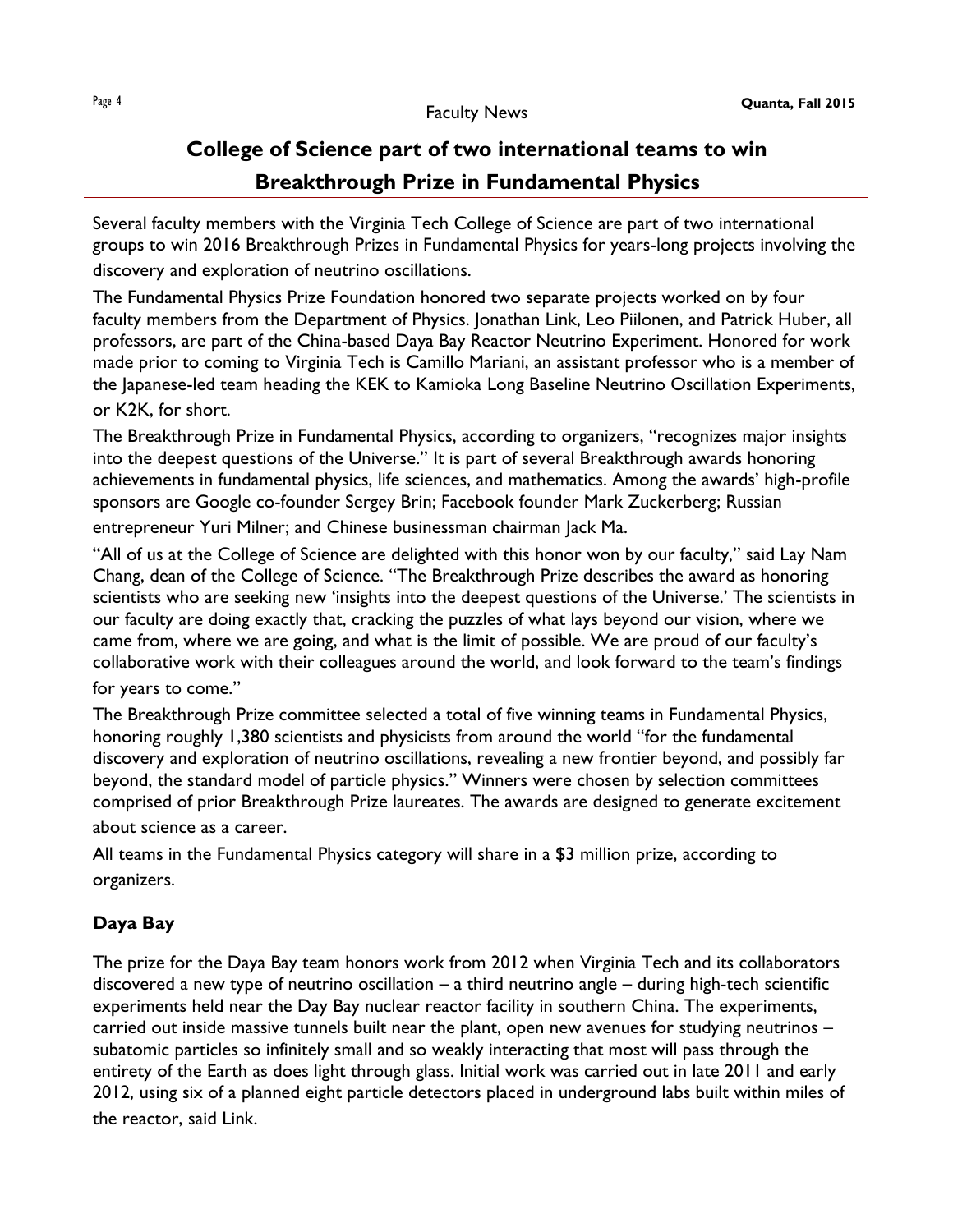"When we started this experiment, we knew that there would be competition and as we were building the detectors it became clear that the competition was getting close, so we decided to deploy the first six detectors and try to make a quick measurement," said Link, director of the Virginia Tech Center for Neutrino Physics and the university's leader on the Daya Bay project. " This plan worked and we were the first to report the discovery. After taking six months of data, we shutdown and installed the last two detectors, which allows us to accumulate data 33 percent faster"

Virginia Tech's Daya Bay team includes Yuen-Keung of Hong Kong, China, and Yue Meng of Harbin, China, who were doctoral students in 2012 and now are post-doctoral researchers at the University of Alabama, post-doctoral researcher Deb Mohapatra, and Jo Ellen Morgan, a lab technician on the project who earlier graduated with a bachelor's degree in physics from Virginia Tech.

Collaborating institutions include the Chinese Academy of Sciences, the University of California Berkeley, the U.S. Department of Energy's Lawrence Berkeley National Laboratory, and two dozen other groups from universities and labs in the United States, Russia, the Czech Republic, Hong Kong, and Taiwan.

The Daya Bay experiment continues to take data and more potential breakthroughs may follow, said Link. A new project involving Link and Virginia Tech's physics department also is set to begin at another nuclear reactor facility in Belgium. Here, researchers hope to determine if theorized sterile neutrinos – hypothetical particles that interact even more weakly than all known neutrinos– indeed exist.

#### **K2K**

The Breakthrough board's honoring of Japanese-led KEK to Kamioka Long Baseline Neutrino Oscillation Experiments, known as the K2K project that predated Daya Bay. Camillo Mariani worked on the project while at University of Rome, Sapienza, with his efforts focusing on electromagnetic calorimeters and neutrino cross-sections.

"The K2K was the first experiment to see neutrino oscillations from an accelerator produced beam of neutrinos" said Mariani. "The experiment confirmed neutrino oscillation through disappearance. … My work focused on the electromagnetic calorimeter for the near detector complex of K2K, analysis of the contamination of the anti-neutrinos in the beam -- few neutrinos of the wrong flavor are always produced from the pions and kaons decay -- and measurement of neutrino cross-sections."

> Written by Steven Mackay VT News November 23, 2015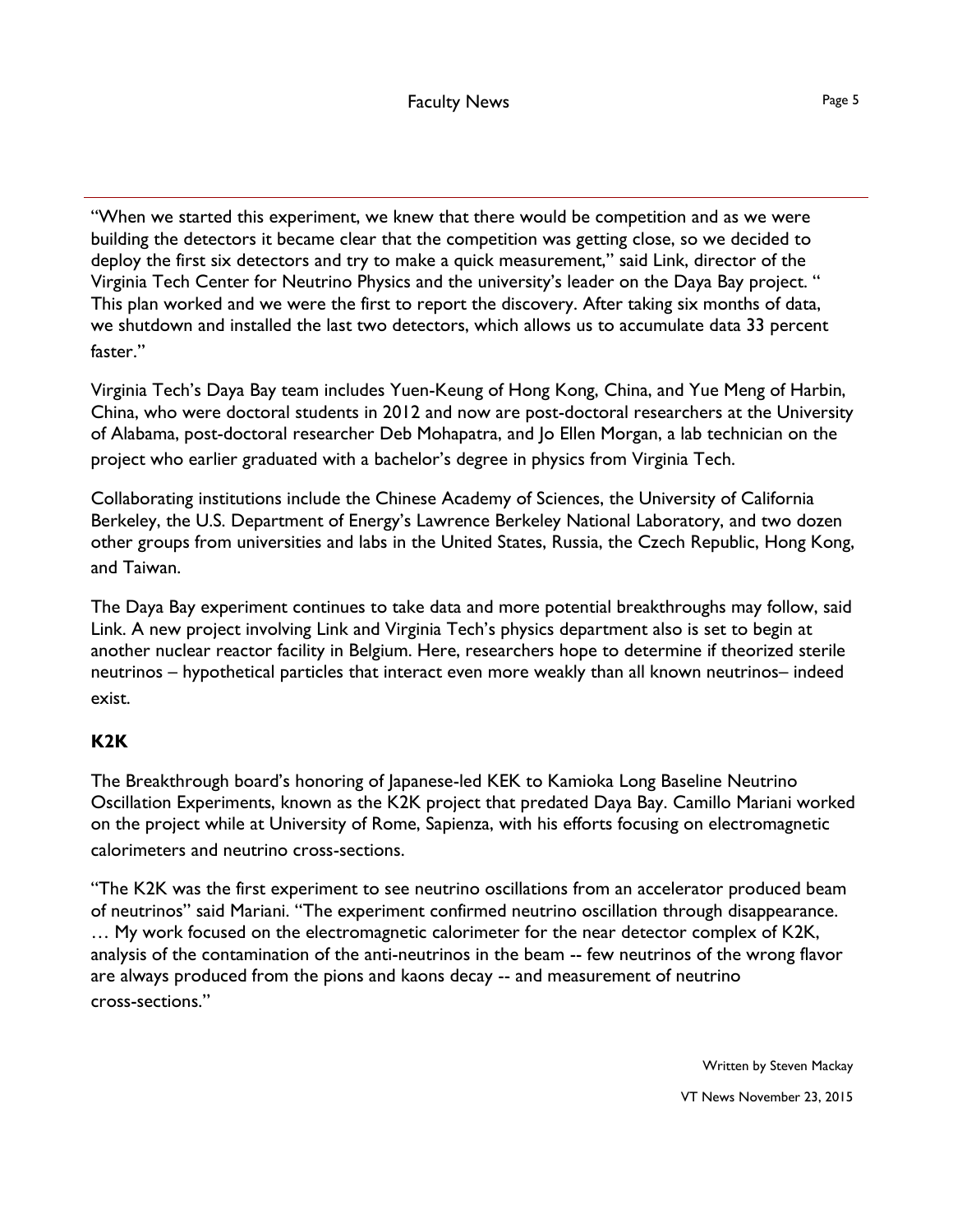## **Virginia Tech selected to host Conference for Undergraduate Women in Physics**

Virginia Tech was selected by the American Physical Society to host a 2017 Conference for Undergraduate Women in Physics. This conference is a regional meeting for undergraduate physics majors. Virginia Tech is one of nine sites that will host a 2017 conference.

The American Physical Society's goal with the conference, with support from the National Science Foundation and the U.S. Department of Energy, is to encourage undergraduate women to continue physics by providing them with the opportunity to participate in a professional conference, learn about graduate school and professions in physics, and interact with the other women in physics at different stages of their education and career.

Giti Khodaparast, associate professor of physics, and Lara Anderson, assistant professor of physics, are leading the efforts for the conference. "We strongly believe this conference provides inspiration for future generations of female scientists, allowing them to connect with peers and mentors, and to engage in dialogues not always possible at their home institutions," said Khodaparast. "Moreover, with six female faculty, one physics teacher-in-residence, and many female graduate and undergraduate students in the physics department who will be involved in organizing this event, we have the perspective and personnel to make this conference a success."

Other Virginia Tech groups that are supporting the conference include the Department of Physics, Center for the Neutrino Physics, College of Science, Office of the Vice Provost for Research, Office of the Vice Provost for Undergraduate Academic Affairs, AdvanceVT, the Graduate School, Multicultural Academic Opportunities Program (MAOP), and the Institute for Critical Technology and Applied Sciences (ICTAS).

The conference will be held in January 2017. Specific dates, location, and more information will be available in summer of 2016.

> Written by Alison Matthiessen VT News December 8, 2015

## **A Well Deserved Congratulations!!**



Patrick Huber on being promoted to full Professor and Chair.



Eric Sharpe on being promoted to full Professor.



Michel Pleimling on being appointed as new Director of the Academy of Integrated Science in the College of Science.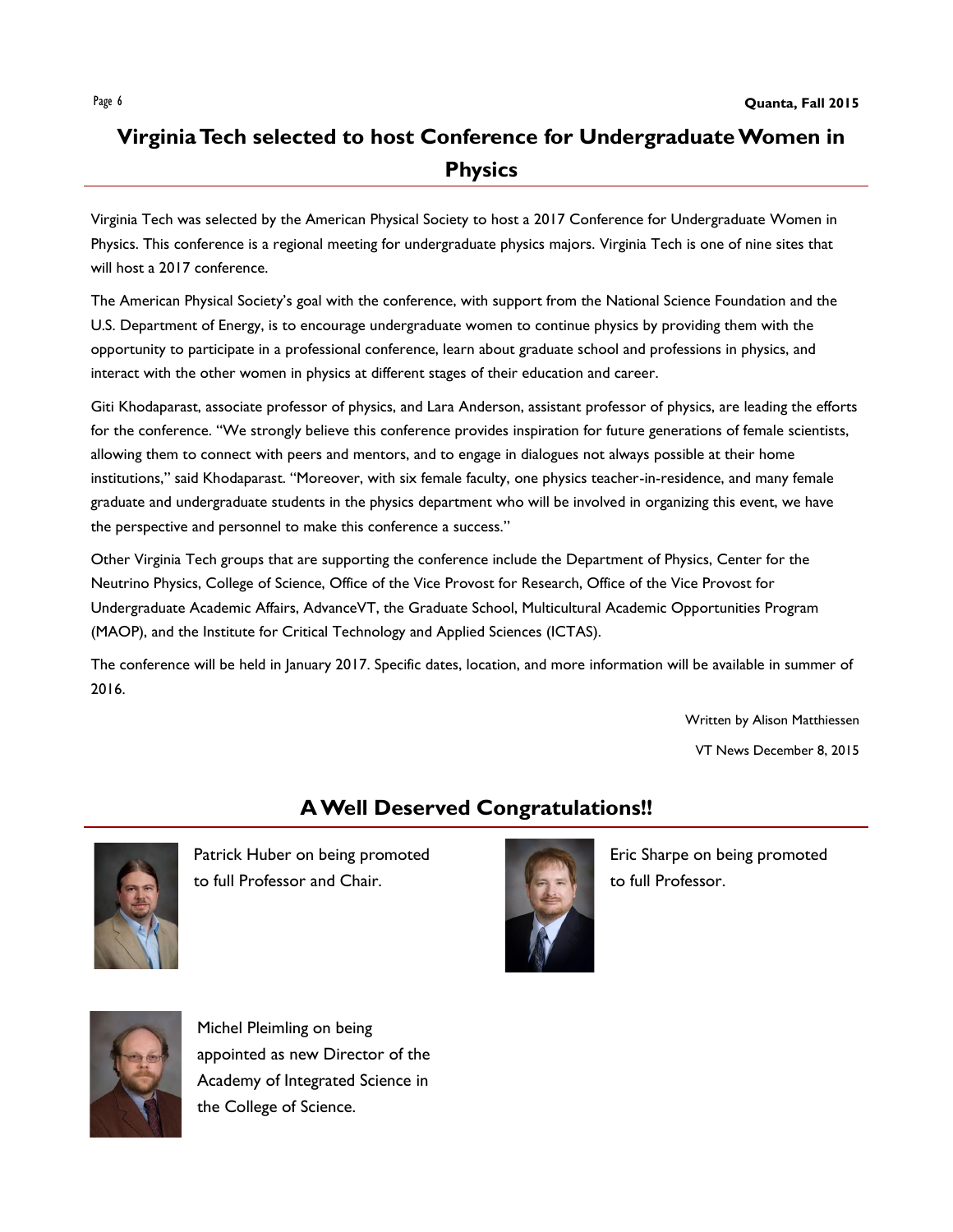## American Physical Society honors College of Science's Michel Pleimling with Fellowship



The American Physical Society has elected Michel Pleimling, a professor with the Department of Physics and director of the Academy of Integrated Science, both in the Virginia Tech College of Science, as a Fellow.

The honor comes from the society's Council of Representatives on the recommendation of its Statistical Nonlinear Physics topical group. Fellowships, according to the society, are limited to no more than one half of 1 percent of all members. Pleimling's honorarium will read, "For seminal and sustained con-

tributions to computational statistical physics, specifically his investigations of complex systems far from thermal equilibrium, and in-depth understanding of non-equilibrium relaxation and physical aging phenomena."

A Luxembourg native, Pleimling joined the Virginia Tech faculty in 2006. As academy director, he leads the development and integration of science-based, interdisciplinary degree programs, with responsibility for fostering and enhancing research opportunities and for strengthening the college's inter-departmental collaboration in discovery, learning, and engagement.

He also heads the academy's Integrated Science Curriculum. Prior to Virginia Tech, Pleimling was on faculty with University of Erlangen's Department of Physics. He earned his Ph.D. from the University Saarland (Germany) and worked as a postdoctoral research associate at the University of Aachen in Germany and the University of Nancy in France.

"Michel has been a leading educator and researcher of physics for the past 10 years, and as director of our new Academy of Integrated Science, which takes an innovative, interdisciplinary approach to solving the world's challenges through biology, chemistry, math, statistics, and physics, he is making our college a national leader in the field of Virginia Tech's mantra of inventing the future," said Lay Nam Chang, dean of the College of Science.

He has published more than 110 papers covering statistical physics and condensed matter physics, edited two books, and authored a study on physical aging. He serves as vice-chairman for the Southeastern section of the American Physical Society and is a vice-chairman for the Marie Sklodowska-Curie Fellowships of the European Union's physics panel. Pleimling has received research funding from the National Science Foundation, the U.S. Department of Energy, and the U.S. Army Research Laboratory.

According to its website, the American Physical Society is a nonprofit membership organization working to advance and diffuse the knowledge of physics through its outstanding research journals, scientific meetings, and education, outreach, advocacy, and international activities. It boasts more than 51,000 members, including physicists in academia, national laboratories, and industry throughout the world.

The College of Science at Virginia Tech gives students a comprehensive foundation in the scientific method. Outstanding faculty members teach courses and conduct research in biological sciences, chemistry, economics, geosciences, mathematics, physics, psychology, and statistics. The college offers programs in cutting-edge areas including, among others, those in energy and the environment, developmental science across the lifespan, infectious diseases, computational science, nanoscience, and neuroscience. The College of Science is dedicated to fostering a research-intensive environment that promotes scientific inquiry and outreach.

> Written by Steven Mackay VT News October 19, 2015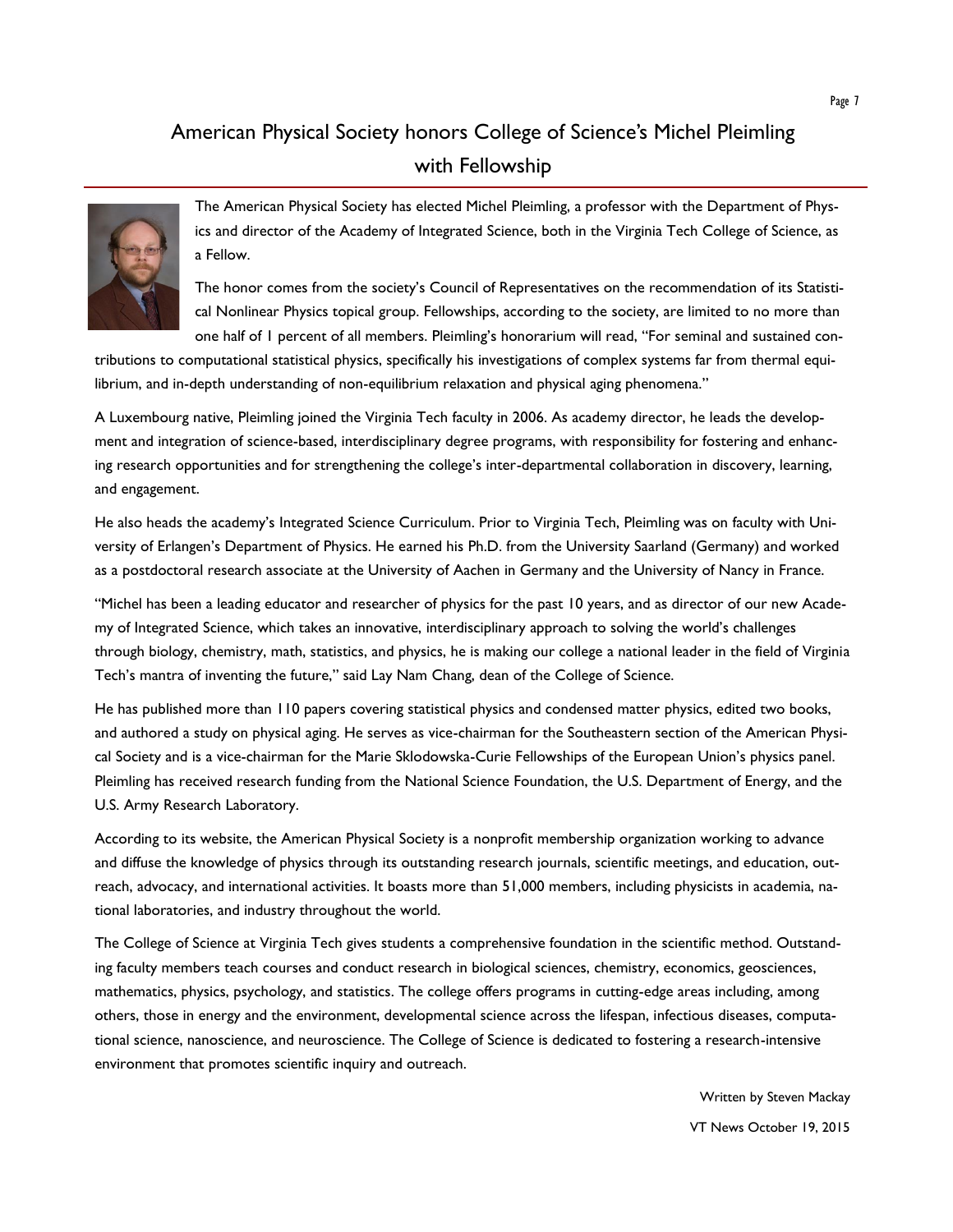## **Welcome Our New Faculty Members**



**Edwin Barnes** appointed as assistant professor, works on topics in theoretical condensed matter physics and quantum information science. He studies non-equilibrium and manyparticle quantum dynamics in novel materials. He earned a bachelor's degree in physics from Cornell University in 2001 and a doctoral degree in physics from the University of California San Diego in 2006.



**Sofia Economou** appointed as associate professor, is a theoretical physicist working at the interface of condensed matter physics and quantum information science, with an interest in understanding and designing "quantum hardware" for future technologies based on quantum mechanics. Her interests include spin physics in nanostructures, quantum optics, superconducting qubits, quantum control, and decoherence. She earned her bachelor's degree in physics from the University of Crete in Greece in 2000 and her doctoral degree from the University of California**,** San Diego, in 2006.



**Sara Petty** is an assistant professor whose astrophysics research focuses on the evolution of galaxies in the Universe. She observes distant galaxies with multi-wavelength data from ground and space-based observatories, utilizing sophisticated data and imaging analysis techniques, including the Hubble Space Telescope. She previously was a senior research scientist here at Virginia Tech, and, prior to this, a post-doctoral research scholar at University of California Los Angeles. She earned a bachelor's degree in physics from Evergreen State College in Olympia, Washington, and a masters and doctoral degree in physics from Catholic University of America in Washington, D.C.

#### **In short...**

Assistant Professor Will Mather recognized as Scholar of the week August 5-8.

Assistant Professor Camillo Mariani recognized as Scholar of the week June 1-5.

Assistant Professor Lara Anderson recognized as Scholar of the week April 27– May 1.

## **Welcome our new Research Faculty**



**John Cherry** is working with Prof. Shunsaku Horiuchi. Dr. Cherry is presently investigating complementarity between neutrino detector experiments in extracting information from a supernova neutrino

burst, as well as developing new probes of sterile neutrino dark matter. **Oscar Macias** Oscar Macias is working



**Hoi Hui** Hoi Yin Hui is working with Prof. Vito Scarola on theoretical cold atoms and condensed matter physics



with Prof. Shunsaku Horiuchi on indirect Dark Matter searches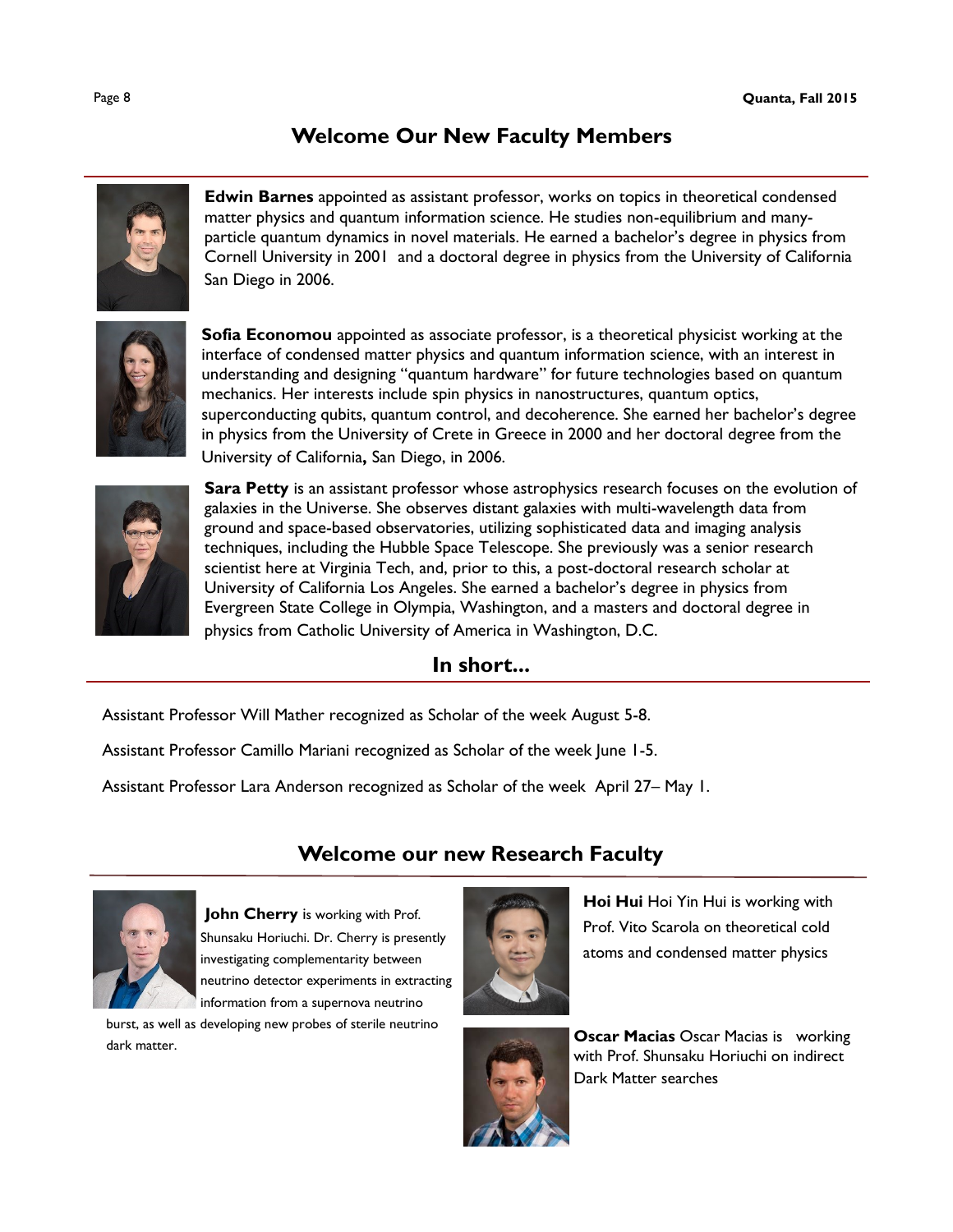### **Staff News** Page 9

## **Welcome Our New Staff Members**



**Jackie Woodyard** - has been with Virginia Tech since 2004, and has over eleven years of experience working with Faculty, Staff, and Students. She served as Fiscal tech, and Program Support for the Mechanical Engineering Department for seven years, and is knowledgeable of all university policies and procedures. Jackie joined the department of Physics in June 2015 as Business Manager. She received her BS in Business Management from Liberty University, and when not working enjoys spending time with family and friends.



**Katrina Loan** - joined the department in June as a Program Support Technician. She started working for Virginia Tech in the Controller's Office, 2012. She graduated from Patrick Henry Community College in 2001 with an Associate's Degree in Accounting.

Student News

### **Applause, Applause!**

Undergraduate students **Mark Brown** and **Hilton Galyean** (class of 2015) and graduate student **Xiangwen Wang** publish in the Physical Review E

Paper by graduate student **Nicholas Borchers** and Profs. **Michel Pleimling** and **Royce Zia** selected as Editors' Suggestion for the Physical Review E.

**Jeong-Ah Lee** won the 2015 Graduate Teaching Assistant Excellence Award.

Graduate student **Shadi Esmaeili** received the 2015 Jamie Dunn Award*.*

**Brandon Bear** was awarded the 2015 Lubna R Ijaz Scholarship.